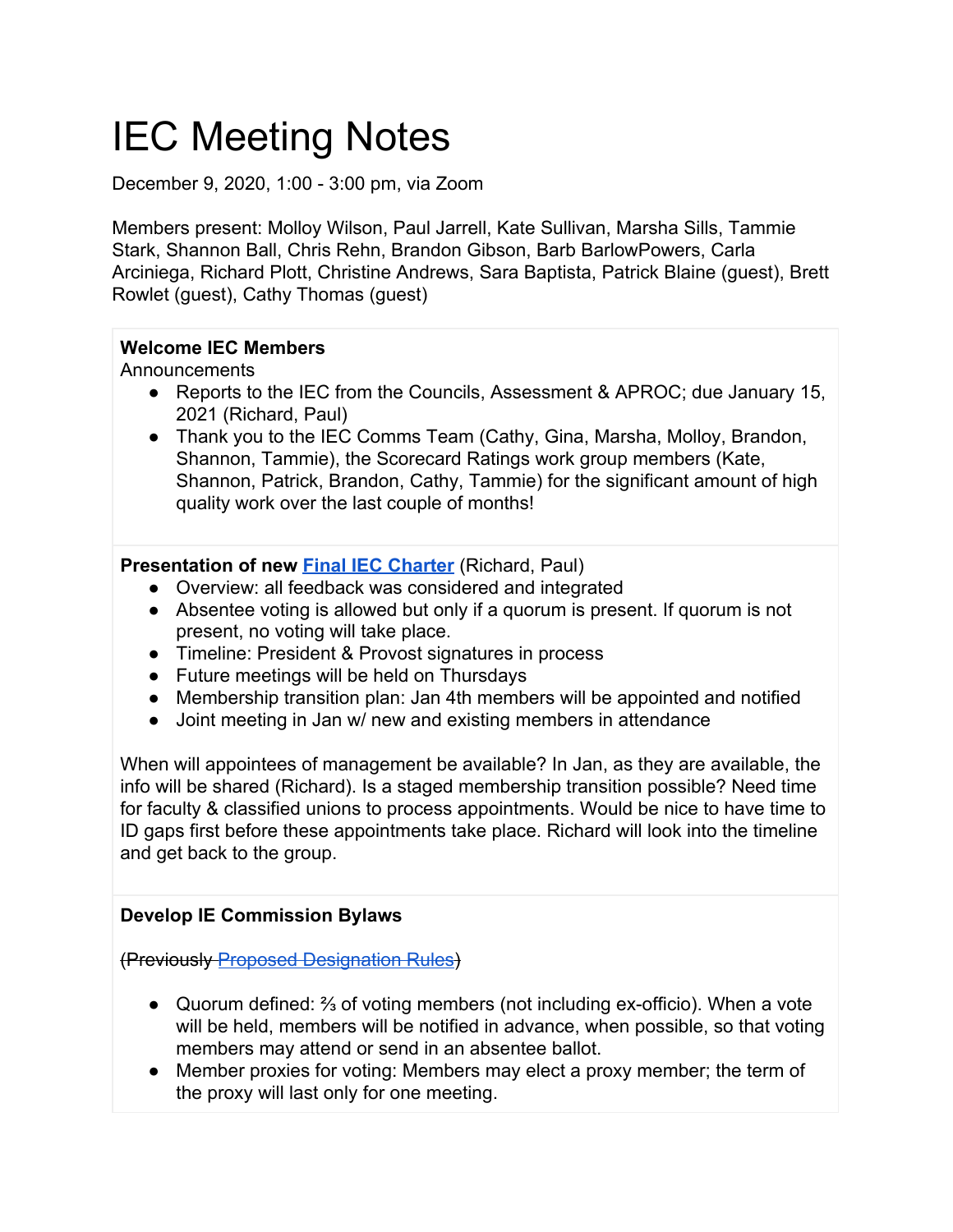- Absentee ballots covered in charter
- Chair shall preside over meetings. Secretary shall be responsible for keeping records, taking minutes, sending out meeting announcements, minutes and agenda, as needed. The Chair may appoint a Secretary, as needed. Secretary must be an IEC member. Chair term shall be two (2) years and may serve consecutive terms, if voted in by membership. [January 14, 2021 update: Chair shall maintain website pages related to the IEC.]
- Resignations shall be sent to the Chair/Secretary.
- The Commission shall meet monthly, as feasible, and at least once per term.

The intent of this Commission is that members must be in attendance, when possible. In the future, IEC meetings will be recorded, if affirmed by the new members, and recordings will be a regular part of the process.

In the future, when meetings are held in-person, a zoom link will be provided. The combination of zoom sessions and recordings available at a later date will support full stakeholder participation.

# **START HERE IN JAN IEC MEETING**:

- The Commission may meet during the summer, but will consider the need for full stakeholder representation (since many faculty are not available) before moving items forward.
- Other bylaws that should be developed???

DUE TO OTHER MEETINGS, MANY MEMBERS HAD TO LEAVE AT THIS TIME. THEREFORE, THE REMAINING PORTION OF THE MEETING WAS RECORDED. [CLICK HERE TO ACCESS THE RECORDING.](https://lanecc.zoom.us/rec/share/8g2pDiwMfDNAybaaakuWRXCHUnrQbDeuuz-9zNkt-wtyc5k0iQOlPZeTmVMv_IC_.bqYuJwTSUqfzyrsf)

**Mission Fulfillment and Institutional Effectiveness (MFIE) Evaluation Process**

- **● Scorecard Ratings Using** [MFI Rubric](https://docs.google.com/document/d/12W41z12lumB-UtG4O2I4V5UNKGNnCwE3EZzri7YEwNQ/edit)
	- MFI Rubric work group (Brandon, Cathy, Patrick, Shannon, Tammie, Kate)
	- $\circ$  MFI Rubric is based on 4 categories (initial, emerging, developed, highly developed). Over the next year or so we will be testing the rubric and gathering feedback to make it better. Shannon will lead this work.
	- Presentation of MFI Scorecard Ratings by work group (Shannon, Brandon, Patrick, Cathy, Kate, Tammie) ([MFI Rating Work Group](https://docs.google.com/document/d/1FQOoLRUhIqOVNs0Ipc9GiP2wTIEuIS_5fycxzsLHUGI/edit) [Notes\)](https://docs.google.com/document/d/1FQOoLRUhIqOVNs0Ipc9GiP2wTIEuIS_5fycxzsLHUGI/edit)
	- Feedback and discussion (all)
	- Next steps:
		- Richard takes Scorecards to Cabinet
		- Internal review and comment period for all stakeholders. TO REVIEW AND PROVIDE FEEDBACK ON SCORECARDS,